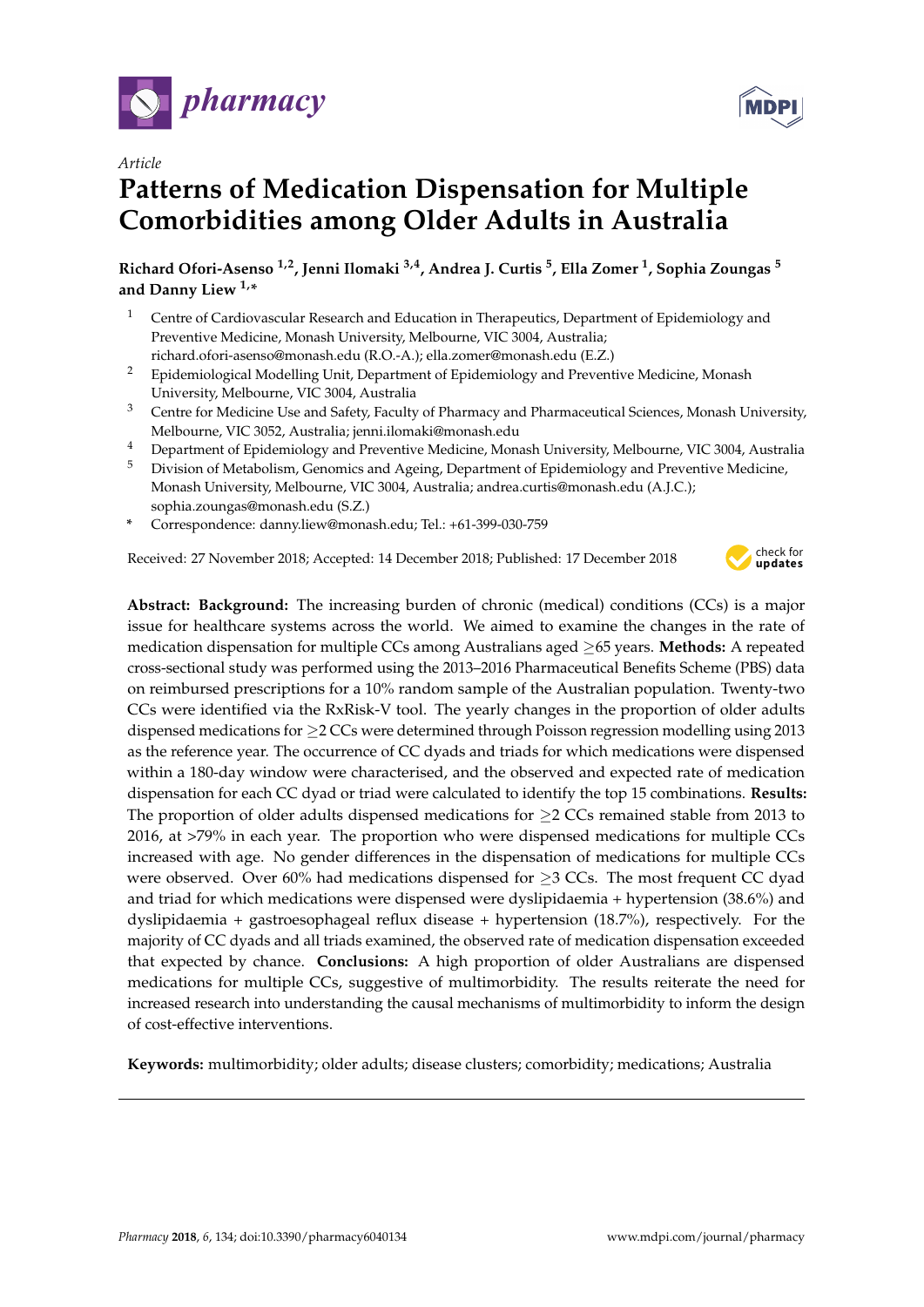## **1. Background**

Like most developed countries, Australia is experiencing significant population ageing. At the turn of the 20th century, just 1 in 25 Australians was aged ≥65 years; today, the number stands at 1 in 6, and it is projected to reach 1 in 4 by 2050 [\[1\]](#page-10-0).

Older age is associated with an increased risk of chronic morbidities. Thus, multimorbidity defined as the presence of two or more chronic (medical) conditions (CCs) in an individual measured at the same time without defining an index disease [\[2\]](#page-10-1)—is common among older adults. A recent systematic review based on data mainly from North America and Europe found that among older adults, more than 66% had multimorbidity [\[3\]](#page-10-2), and that this poses a major challenge for healthcare systems across the world.

Understanding the burden of individual CCs (and multimorbidity) and the consequent healthcare utilisation patterns among the older population is important for informing preventive strategies. Similarly, such information is critical to healthcare planning and policy formulation. Within Australia, the biennial National Health Survey also reports a high burden of chronic ailments among Australians [\[4](#page-11-0)[,5\]](#page-11-1), although such studies are typically susceptible to selection bias and data misclassification due to self-reporting. Data from national disease registries that include other clinical diagnoses are equally useful to provide insights into both disease burden (incidence, prevalence and mortality) as well as the burden of treatment (i.e., the workload of healthcare and its effect on patient functioning and wellbeing) [\[6\]](#page-11-2). However, for many diseases, registries do not exist, are not well developed, do not adequately capture comorbid conditions, or lack adequate coverage of the Australian population [\[7\]](#page-11-3).

Recently, administrative information, such as that from medication claims data, has been proposed to be useful in identifying persons with CCs [\[8,](#page-11-4)[9\]](#page-11-5). Pharmacy-based medication acquisition data are often readily available and have high coverage. Studies conducted in several countries, including Switzerland [\[10](#page-11-6)[,11\]](#page-11-7), Italy [\[9](#page-11-5)[,12,](#page-11-8)[13\]](#page-11-9), Ireland [\[14\]](#page-11-10) and the United States [\[15,](#page-11-11)[16\]](#page-11-12), suggest that medication claims data may be useful for characterising the burden of individual CCs and multimorbidity.

There have been earlier studies which have used pharmacy claims data to estimate the prevalence of individual CCs among selected Australian populations [\[17](#page-11-13)[–19\]](#page-11-14). Limited studies have, however, examined the trends in the dispensation of medications for multiple CCs. In addition, there is an increasing call for research into characterising the patterns of CC combinations or clusters for which medications are being dispensed [\[20\]](#page-11-15). In particular, the identification of the most common CC combinations for which people are being dispensed medications provides insight into the patterns of CC clustering, which in turn will inform preventive approaches [\[21\]](#page-11-16). Furthermore, such data could help clinicians whose specialty focuses on single diseases to know what other comorbidities are likely to be present among their patient populations so as to coordinate their care with other clinicians.

In the current study we sought to (i) assess the changes in the proportion of older adults who are dispensed medications for multiple CCs over the period 2013–2016; and (ii) characterise the most frequently occurring CC dyads and triads for which medications are being dispensed.

## **2. Method**

#### *2.1. Study Design and Data Source*

A repeated cross-sectional study was conducted using Pharmaceutical Benefits Scheme (PBS) claims data for the period 2013–2016 in a 10% random sample of the Australian population [\[22\]](#page-11-17). The PBS subsidises the costs of prescription medications for all citizens and permanent residents in Australia. All PBS claims submitted for payment of a government subsidy are processed by the Australian Department of Human Services for monitoring, evaluation and planning purposes [\[22\]](#page-11-17). Data in the PBS datasets are drawn from administering pharmacies or hospitals [\[22\]](#page-11-17). The information captured in the PBS datasets includes medication item codes, the names and strengths of dispensed medications and demographic information (year of birth, sex and year of death if applicable).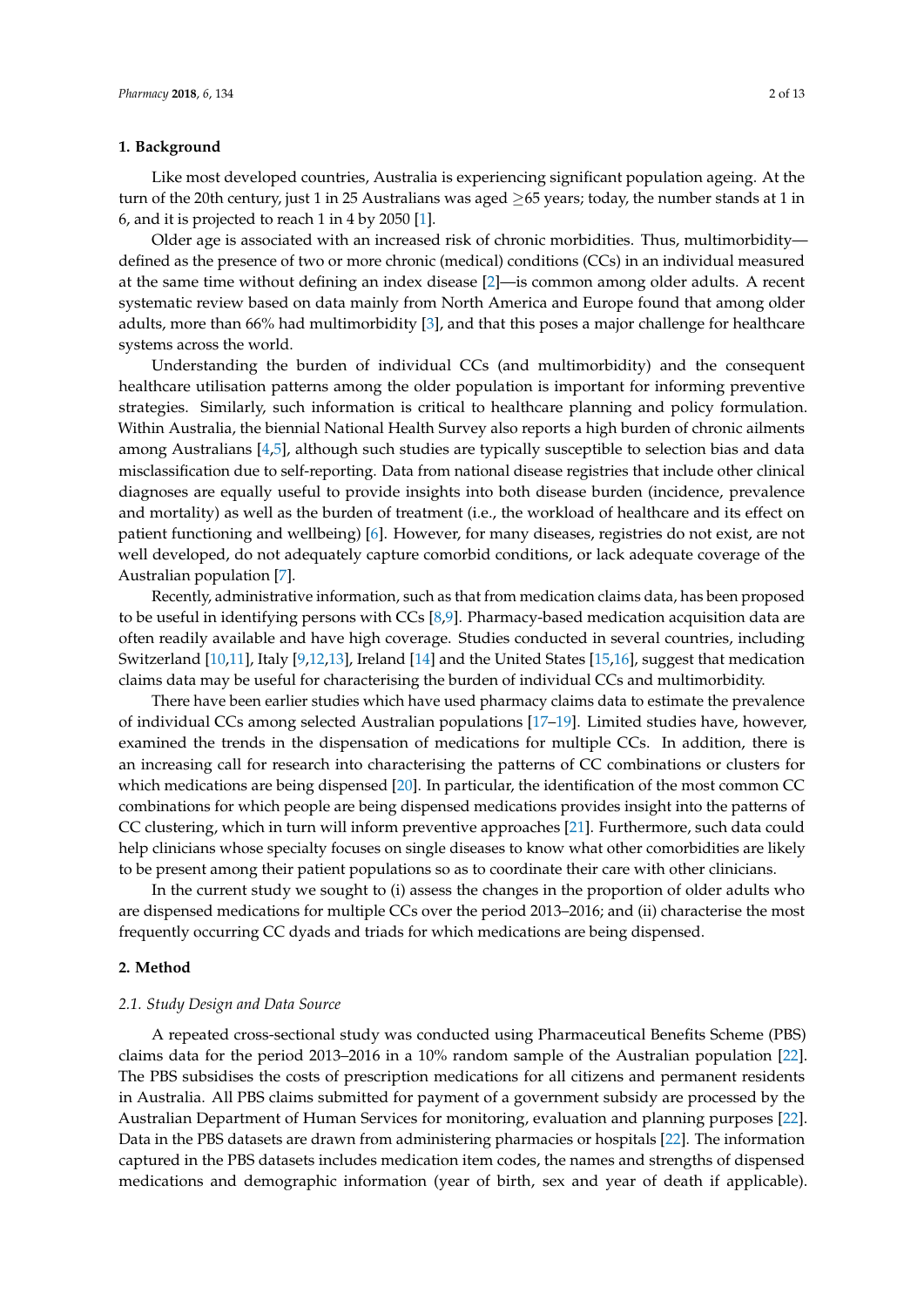Also included are prescriber identification codes, the date of dispensing, the quantity of medication supplied, the state or territory of the pharmacy, and the co-payment and beneficiary status. The data does not contain any information on clinical diagnosis nor laboratory test results. Data used in the study were curated and supplied by the Australian Department of Human Services.

# *2.2. Study Population*

The study population included all persons aged 65 years and over who were included in the 10% random sample of the PBS data between 1 January 2013 and 31 December 2016.

# *2.3. Study Outcomes*

We estimated the proportions of older adults dispensed medications for a pre-determined set of 22 CCs: hypertension, gout, glaucoma, congestive heart failure, dementia, Parkinson's disease, reactive airway disease, gastroesophageal reflux disease (GORD), depression, anxiety, arrhythmias, epilepsy, angina, dyslipidaemia, steroid responsive conditions, hyperthyroidism, malignancies, diabetes, psychotic illness, osteoporosis, inflammatory disorders (pain/inflammation) and pain. The CCs were selected for one or more of the following reasons: (i) they were identified in prior cohort studies and national surveys to be highly prevalent [\[4](#page-11-0)[,5\]](#page-11-1); (ii) they are associated with high healthcare utilisation [\[23,](#page-11-18)[24\]](#page-12-0); (iii) they contribute to significant disability or deaths among older Australians [\[4,](#page-11-0)[17,](#page-11-13)[21](#page-11-16)[,25,](#page-12-1)[26\]](#page-12-2); and (iv) medication mapping for these comorbidities has been validated within the Australian context [\[27](#page-12-3)[,28\]](#page-12-4). Previous research has indicated that the inclusion of any 12 or more prevalent CCs is sufficient to estimate the burden of disease (i.e., multimorbidity) among any population adequately [\[29\]](#page-12-5). The RxRisk-V, a co-morbidity prescription-based measure that utilises medication histories to determine the presence of conditions, was employed in this study [\[27,](#page-12-3)[28\]](#page-12-4). The specific codes used in identifying individual CCs are presented in Supplemental Table S1. The proportion of older adults dispensed medications for individual and multiple CCs was estimated annually from 2013 to 2016.

We used a 180-day window to estimate the proportion of older people concurrently dispensed medications for multiple CCs; that is, for a person to have medication dispensed for CC dyad XY, they must have had medication dispensed for X and Y within a 180-day period. Because people could discontinue medication at any time [\[30\]](#page-12-6), we chose the 180-day period to ensure that dispensed medications for different CCs were likely to have been used around the same period. Thus, data for July–December 2016 were used to determine the proportion of people with each CC who were dispensed medications for other CCs. The occurrence of CC dyads and triads for which older adults were being dispensed medications were examined by clustering the CC per individual and estimating the prevalence for each combination. We focused on the 15 most prevalent CC dyads and triads for which medications were dispensed. The expected prevalence was calculated by multiplying the proportion of people dispensed medication for the single CC within the dyads or triads by each other (e.g., for CC dyad XY, the expected prevalence of people dispensed medication was calculated as the proportion of people dispensed medication for condition X multiplied by the proportion of people dispensed medication for condition Y) [\[20\]](#page-11-15). This assumes that individual CCs are independent of one another. In a sensitivity analyses, we varied the window to 365 days using the records for January–December 2016 to ascertain if the observed patterns of medication dispensation for multiple CCs would change.

## *2.4. Statistical Analyses*

Descriptive population characteristics in respective years were summarised using frequency tables for categorical variables and summary statistics (mean with standard deviation (SD)) for continuous variables. The proportion of older adults dispensed medications for individual CCs and their aggregation (0, 1, 2, 3, 4, 5, 6, 7, 8, 9,  $\geq$  10), multimorbidity ( $\geq$  2 CCs) and CC dyads and triads are presented. For the yearly analyses, a person must have been dispensed  $\geq 1$  script for any of the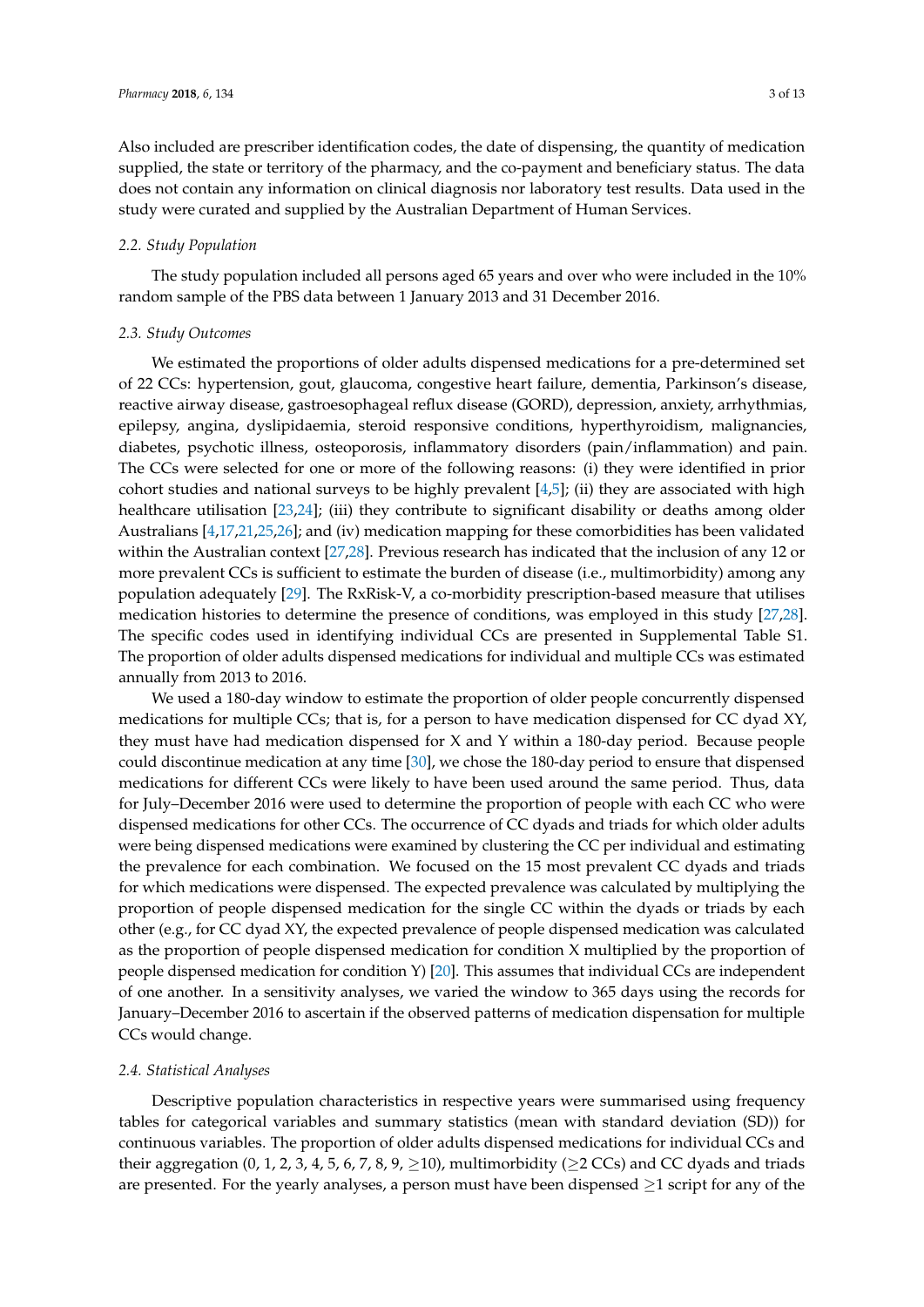medications indicated for that CC within the calendar year before being assigned as having that CC. The proportion dispensed medication for multiple CCs was determined for the total population and stratified by age-group (65–74, 75–84 and ≥85 years) and sex. The relative changes in the proportion of older adults dispensed medication for individual and multiple CCs during 2013–2016 were assessed via Poisson regression modelling using 2013 as the reference year, with adjustments for age and sex. Using the data from July–December 2016, for each of the 22 CCs, the proportions of people dispensed medication for 0, 1, 2, 3 and 4 or more other CCs were calculated. The observed and expected proportion of the older adults dispensed medications for each CC dyad or triad was compared via a two-sample test of proportion [\[31\]](#page-12-7). All analyses were performed using Stata software (Stata/IC v14.1; StataCorp, College Station, TX, USA). The study received approval from the Monash University Human Research Ethics Committee.

## **3. Results**

# *3.1. Sample Characteristics*

The characteristics of the older adults in each year are presented in Table [1.](#page-3-0) The number of older adults in the 10% PBS sample increased from 315,074 in 2013 to 351,471 in 2016. There were more women than men in each year. The mean age remained stable across the study timeframe.

<span id="page-3-0"></span>**Table 1.** Descriptive characteristics of older adults in the Pharmaceutical Benefits Scheme (PBS) datasets from 2013 to 2016.

| Year |                         | Mean Age<br>(S.D), Years | <b>Gender Distribution</b> |                  |                 |                   |                  |                 |  |  |
|------|-------------------------|--------------------------|----------------------------|------------------|-----------------|-------------------|------------------|-----------------|--|--|
|      | Total No. of<br>Persons |                          |                            | Men $(n, %)$     |                 |                   | Women $(n, %)$   |                 |  |  |
|      |                         |                          | $65 - 74$                  | 75-84            | >85             | 65-74             | 75-84            | > 85            |  |  |
| 2013 | 315.074                 | 72.7(7.5)                | 84,356<br>(26.8)           | 46,514<br>(14.8) | 13,877<br>(4.4) | 89,572<br>(28.4)  | 55,104<br>(17.5) | 25,651<br>(8.1) |  |  |
| 2014 | 327.433                 | 73.7(7.5)                | 87,557<br>(26.7)           | 47,982<br>(14.7) | 15.342<br>(4.7) | 93.467<br>(28.5)  | 56,286<br>(17.2) | 26,799<br>(8.2) |  |  |
| 2015 | 340.153                 | 73.8(7.5)                | 91.060<br>(26.8)           | 49,584<br>(14.6) | 16.586<br>(4.9) | 97,434<br>(28.6)  | 57,510<br>(16.9) | 27.979<br>(8.2) |  |  |
| 2016 | 351,471                 | 73.8(7.5)                | 93,880<br>(26.7)           | 51,193<br>(14.6) | 17.640<br>(5.0) | 100.808<br>(28.7) | 59,188<br>(16.8) | 28,762<br>(8.2) |  |  |

## *3.2. Patterns of Medication Dispensation for Individual CCs from 2013 to 2016*

Of the 22 CCs examined, the CC for which medications were most likely to be dispensed was hypertension (> 65%) and the least was hyperthyroidism (<1%) (Table [2\)](#page-4-0). The Poisson regression models showed a slight increase in the likelihood of an older adult being dispensed medication for diabetes, dementia, malignancy and steroid responsive conditions (Supplementary Table S2). On the other hand, there was a slight decrease in the likelihood of an older adult being dispensed medications for anxiety, angina and epilepsy, whiles the likelihood of being dispensed medication for the remaining CCs remained stable.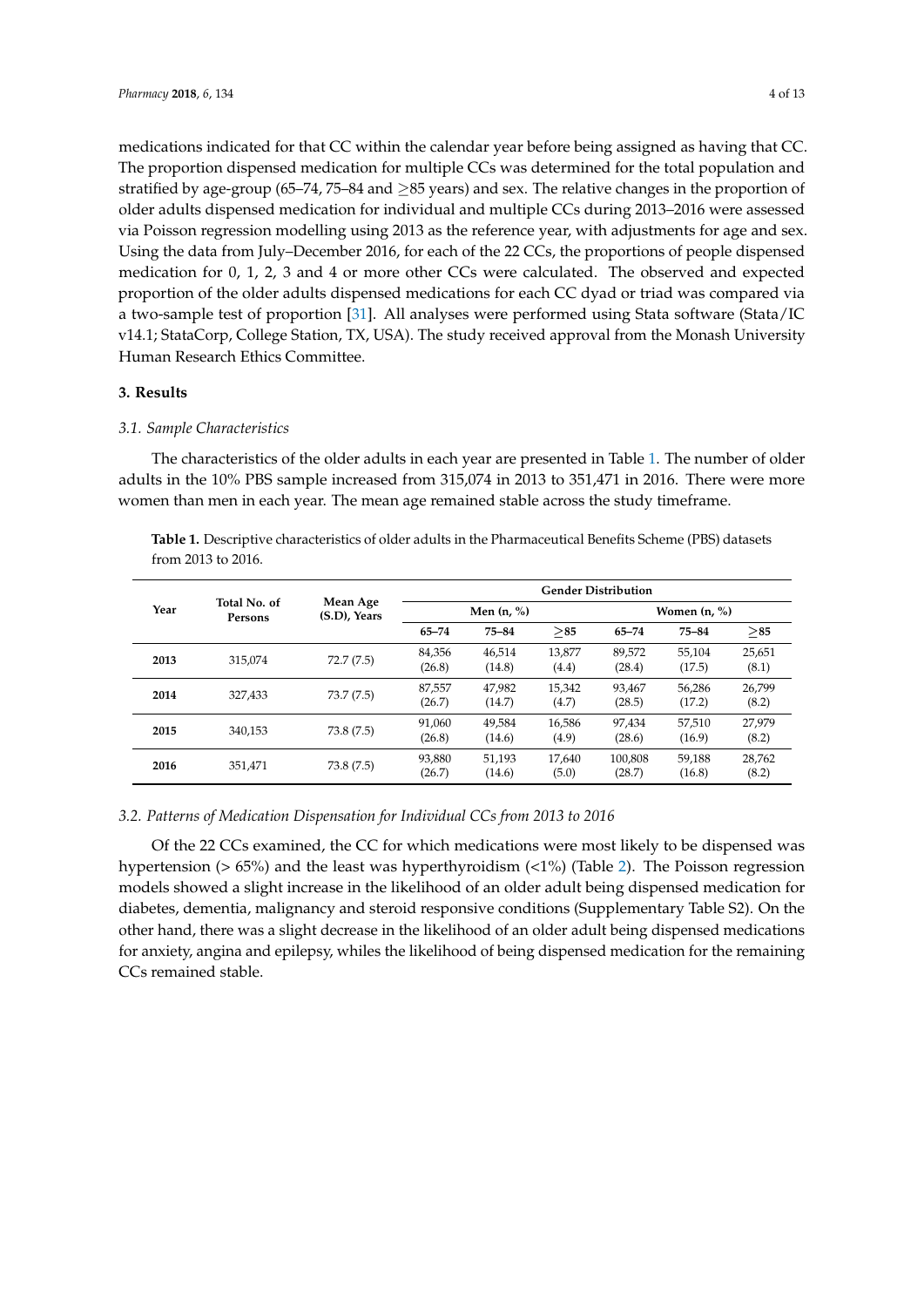| <b>Chronic Condition</b>      | 2013 | 2014 | 2015 | 2016 |
|-------------------------------|------|------|------|------|
| Hypertension                  | 66.5 | 66.2 | 65.8 | 65.7 |
| Dyslipidaemia                 | 50.9 | 50.3 | 50.0 | 50.0 |
| <b>GORD</b>                   | 41.0 | 41.4 | 41.3 | 41.4 |
| Pain                          | 25.7 | 26.5 | 26.9 | 26.6 |
| Depression                    | 21.4 | 21.4 | 21.6 | 21.8 |
| Inflammation/pain             | 20.8 | 20.5 | 20.2 | 20.1 |
| <b>Diabetes</b>               | 15.7 | 15.9 | 16.1 | 16.3 |
| Steroid responsive conditions | 12.3 | 12.7 | 13.1 | 13.3 |
| Reactive airway disease       | 11.9 | 12.1 | 12.1 | 12.0 |
| Osteoporosis                  | 10.5 | 10.4 | 10.5 | 10.8 |
| <b>CHF</b>                    | 9.0  | 8.9  | 8.8  | 8.8  |
| Anxiety                       | 8.7  | 8.4  | 8.0  | 7.9  |
| Glaucoma                      | 7.6  | 7.5  | 7.4  | 7.3  |
| Gout                          | 7.4  | 7.4  | 7.5  | 7.5  |
| Angina                        | 7.3  | 6.9  | 6.5  | 6.3  |
| Arrythmias                    | 6.6  | 6.6  | 6.8  | 7.1  |
| Psychotic illness             | 3.7  | 3.6  | 3.6  | 3.5  |
| Epilepsy                      | 3.1  | 3.0  | 3.0  | 2.9  |
| Malignancy                    | 2.3  | 2.4  | 2.5  | 2.6  |
| Parkinson's disease           | 2.2  | 2.3  | 2.3  | 2.3  |
| Dementia                      | 1.3  | 1.4  | 1.4  | 1.5  |
| Hyperthyroidism               | 0.5  | 0.5  | 0.5  | 0.5  |

<span id="page-4-0"></span>**Table 2.** Proportion of older adults dispensed medications for chronic conditions from 2013 to 2016.

CHF = congestive heart failure; COPD = Chronic obstructive pulmonary disease; GORD = gastroesophageal reflux disease.

### *3.3. Dispensation of Medications for Multiple CCs*

The mean number of CCs for which medications were dispensed among the sample population was stable at  $3.4 \pm 2.1$  in all years. In each year, fewer than 7% of persons were dispensed medications for none of the studied CCs, while around 15% were dispensed medications for one CC. The proportion of older adults dispensed medications for ≥2 of the studied CCs ranged from 79.5% in 2016 to 79.8% in 2013. Compared to 2013, older Australians in 2014–2016 were no more likely to be dispensed medications for 2 or more CCs. In the 2013–2016 period, there was no significant gender differences in the likelihood of being prescribed medications for multiple CCs (age-adjusted rate ratio (aRR) of men compared to women, 0.99, 95% confidence interval (CI) 0.99–1.00). However, compared to those aged 65-74 years, Australians aged 75–84 (sex-adjusted rate ratio (sRR) 1.16, 95% CI 1.15–1.16) and ≥85 years (sRR 1.18, 95% CI 1.17–1.19) were more likely to be dispensed medications for ≥2 CCs. In each year between 2013 and 2016, more than 60% of older Australians were dispensed medications for three or more of the studied CCs (Table [3\)](#page-6-0), and over a quarter were dispensed medications for five or more CCs.

## *3.4. Patterns of Medication Dispensation for Multiple CCs*

Figure [1](#page-5-0) shows the proportion dispensed medication for each CC and also displays the proportions of people dispensed medication for each CC who were dispensed medication for other CCs using data for the period July–December, 2016. At least 89.4% (range across individual CCs 89.4–99.1%) of people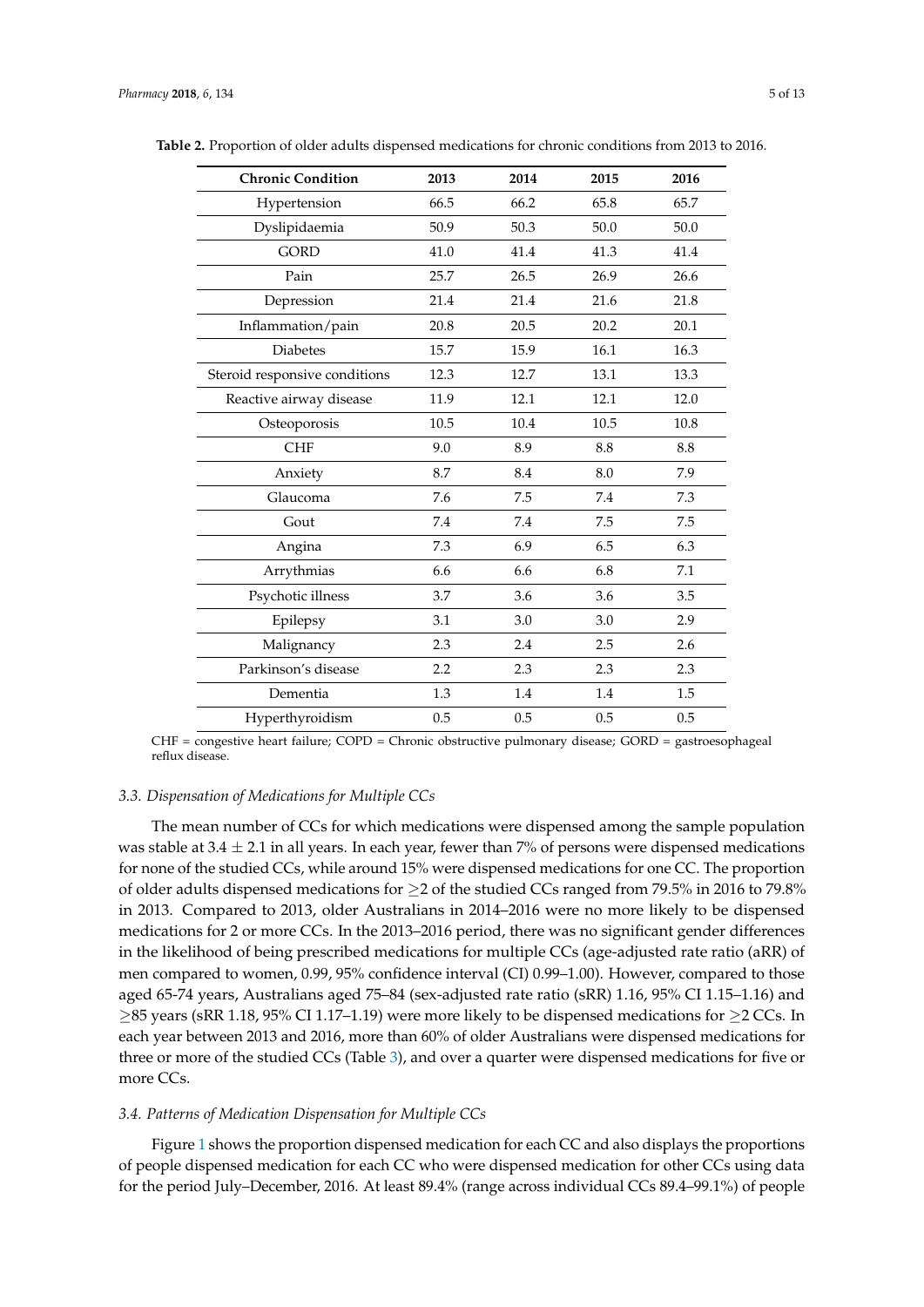who were dispensed medication for one of the CCs also had medication dispensed for at least one other CC within the 180-day period. Furthermore, approximately three quarters of people who were dispensed medications for one of the CCs also had medications dispensed for at least two other CCs.

We also observed 231 unique CC dyads for which medications were dispensed among the older adults. Table [4](#page-7-0) shows the observed and expected prevalence of pairs of CCs with medications dispensed and the O/E ratios of the top 15 dyads ranked by observed prevalence. The most prevalent CC dyads for which medications were dispensed were hypertension + dyslipidaemia (38.6%), followed by GORD + hypertension (27.6%) and dyslipidaemia + GORD (22.1%). Six of the 15 most prevalent dyads involved hypertension, dyslipidaemia or GORD. The medication dispensation rate for 13 out of the 15 CC dyads (87%) occurred more frequently than would have been expected (*p*-value for difference <0.05).

A total of 1539 unique CC triads for which medications were dispensed were observed. Table [5](#page-8-0) displays the observed and expected prevalence of triads of CCs with medications dispensed and the  $O/E$  ratios of the most commonly occurring 15 triads. The most frequently occurring triads for which medications were dispensed were dyslipidaemia + GORD + hypertension (18.7%), diabetes + dyslipidaemia + hypertension (10.8%) and dyslipidaemia + pain + hypertension (10.8%). Dyslipidaemia occurred in nine out of the top 15 triads, whereas hypertension occurred in ten and depression in five. The rate of medication dispensation for all the 15 CC triads occurred more frequently than expected (*p*-value for difference <0.05). Varying the assessment window to 365 days did not change the patterns of medications dispensed for CC dyads and triads.

<span id="page-5-0"></span>

**Figure 1.** Prevalence of individual CCs with the number of co-morbidities among older Australians **Figure 1.** Prevalence of individual CCs with the number of co-morbidities among older Australians captured in the PBS datasets in July**–**December 2016. captured in the PBS datasets in July–December 2016.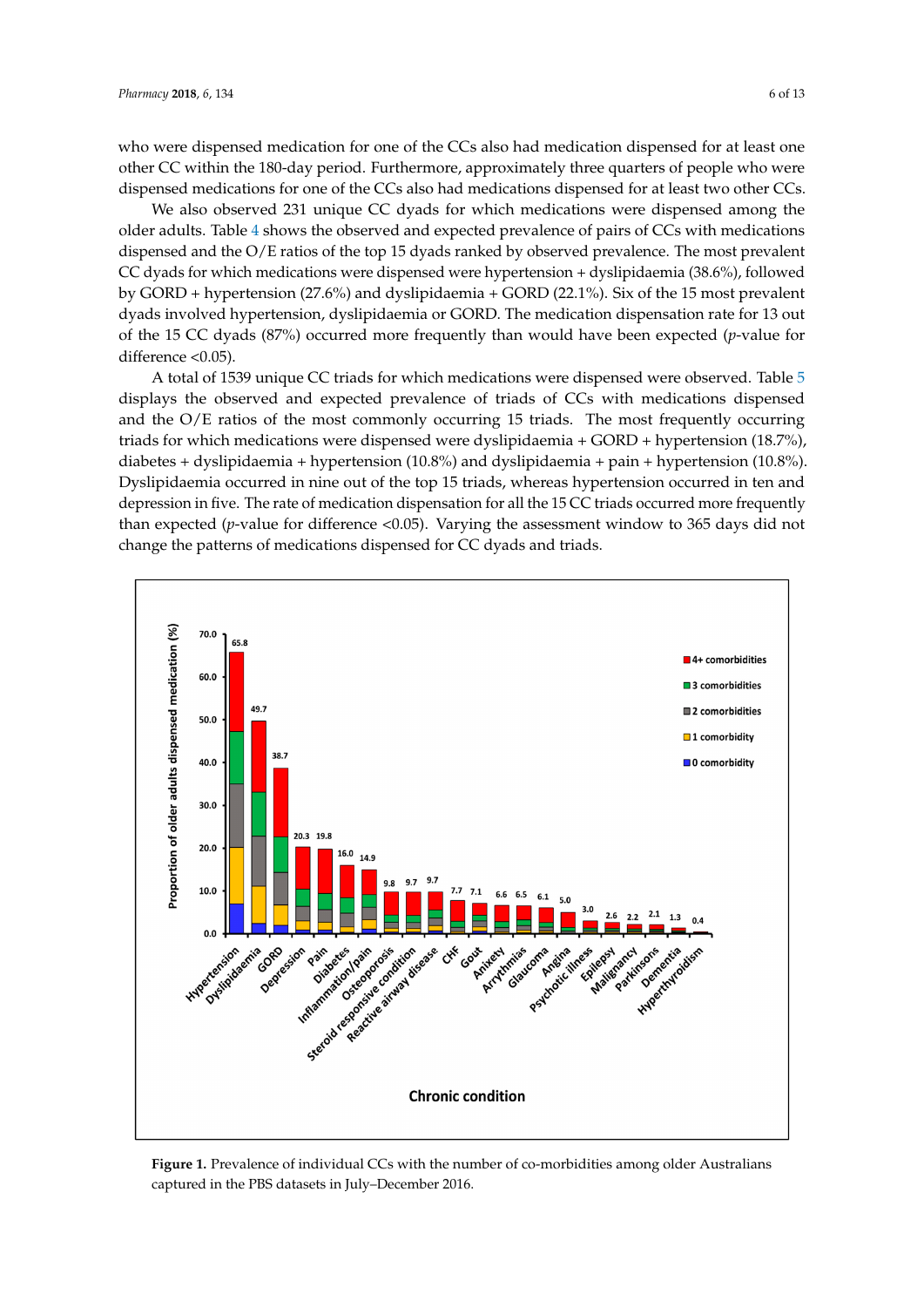|                         |              |              |              |              |              |              |              |              |              |              |              |              |              |              |              |              | Percentage of Older Adults Dispensed Medications for No. of CCs in Respective Years |              |              |              |              |              |              |              |
|-------------------------|--------------|--------------|--------------|--------------|--------------|--------------|--------------|--------------|--------------|--------------|--------------|--------------|--------------|--------------|--------------|--------------|-------------------------------------------------------------------------------------|--------------|--------------|--------------|--------------|--------------|--------------|--------------|
| No. of CCs              |              |              |              | 2013         |              |              |              |              |              | 2014         |              |              |              |              |              | 2015         |                                                                                     |              |              |              |              | 2016         |              |              |
|                         | All          | M            | W            | $65 - 74$    | 75-84        | $85+$        | All          | M            | W            | $65 - 74$    | 75-84        | $85+$        | All          | M            | W            | $65 - 74$    | 75-84                                                                               | $85+$        | All          | M            | W            | 65–74        | 75-84        | $85+$        |
| $\mathbf{0}$            | 5.7          | 5.9          | 5.6          | 7.6          | 3.4          | 3.3          | 5.8          | 6.0          | 5.7          | 7.8          | 3.5          | 3.2          | 5.9          | 5.9          | 5.8          | 7.9          | 3.4                                                                                 | 3.1          | 5.8          | 5.9          | 5.7          | 7.8          | 3.4          | 3.2          |
|                         | 14.6         | 15.2         | 14.0         | 17.9         | 10.7         | 9.6          | 14.7         | 15.3         | 14.2         | 18.1         | 10.8         | 9.3          | 14.7         | 15.2         | 14.3         | 18.1         | 11.0                                                                                | 9.3          | 14.7         | 15.2         | 14.2         | 18.1         | 10.9         | 9.3          |
| 2                       | 18.5         | 19.1         | 18.0         | 20.5         | 16.5         | 14.8         | 18.2         | 18.9         | 17.7         | 20.2         | 16.3         | 14.4         | 18.2         | 18.7         | 17.8         | 20.2         | 16.4                                                                                | 14.3         | 18.3         | 18.8         | 17.7         | 20.2         | 16.4         | 14.4         |
| 3                       | 18.6         | 19.0         | 18.2         | 18.8         | 18.6         | 17.7         | 18.5         | 18.9         | 18.2         | 18.6         | 18.7         | 17.8         | 18.5         | 18.9         | 18.1         | 18.4         | 18.8                                                                                | 17.8         | 18.5         | 19.0         | 18.2         | 18.6         | 18.8         | 17.9         |
| 4                       | 15.5         | 15.4         | 15.6         | 14.1         | 17.2         | 17.4         | 15.5         | 15.5         | 15.6         | 14.1         | 17.0         | 17.8         | 15.5         | 15.5         | 15.5         | 14.1         | 17.0                                                                                | 17.7         | 15.5         | 15.5         | 15.6         | 14.1         | 17.1         | 17.7         |
| 5                       | 11.3         | 10.8         | 11.7         | 9.4          | 13.3         | 14.4         | 11.3         | 10.9         | 11.8         | 9.5          | 13.3         | 14.4         | 11.4         | 11.0         | 11.7         | 9.5          | 13.2                                                                                | 14.8         | 11.4         | 11.0         | 11.7         | 9.5          | 13.3         | 14.6         |
| 6                       | 7.4          | 6.9          | 7.8          | 5.7          | 9.2          | 10.4         | 7.4          | 7.0          | 7.8          | 5.6          | 9.3          | 10.5         | 7.4          | 7.0          | 7.8          | 5.8          | 9.2                                                                                 | 10.2         | 7.4          | 7.0          | 7.8          | 5.7          | 9.2          | 10.4         |
| 7                       | 4.4          | 4.0          | 4.7          | 3.2          | 5.5          | 6.4          | 4.4          | 4.0          | 4.7          | 3.2          | 5.6          | 6.6          | 4.4          | 4.0          | 4.7          | 3.2          | 5.6                                                                                 | 6.7          | 4.4          | 4.0          | 4.7          | 3.2          | 5.6          | 6.5          |
| 8                       | 2.3          | 2.1          | 2.5          | 1.6          | 3.1          | 3.5          | 2.3          | 2.0          | 2.5          | 1.6          | 3.0          | 3.4          | 2.3          | 2.1          | 2.5          | 1.6          | 3.0                                                                                 | 3.5          | 2.3          | 2.1          | 2.5          | 1.6          | 3.0          | 3.4          |
| 9                       | 1.1          | 1.0          | 1.2          | 0.7          | 1.6          | 1.6          | 1.1          | 1.0          | 1.2          | 0.8          | 1.5          | 1.5          | 1.1          | 1.0          | 1.2          | 0.8          | 1.4                                                                                 | 1.7          | 1.1          | 1.0          | 1.2          | 0.8          | 1.5          | 1.6          |
| >10                     | 0.7          | 0.7          | 0.7          | 0.5          | 1.0          | 1.0          | 0.7          | 0.7          | 0.7          | 0.5          | 1.0          | 1.0          | 0.7          | 0.7          | 0.7          | 0.5          | 1.0                                                                                 | 0.9          | 0.7          | 0.7          | 0.7          | 0.5          | 1.0          | 1.0          |
| Total                   | 100          | 100          | 100          | 100          | 100          | 100          | 100          | 100          | 100          | 100          | 100          | 100          | 100          | 100          | 100          | 100          | 100                                                                                 | 100          | 5.8          | 5.9          | 5.7          | 7.8          | 3.4          | 3.2          |
| Mean no. of<br>CCs(S.D) | 3.4<br>(2.1) | 3.3<br>(2.1) | 3.4<br>(2.1) | 3.0<br>(2.0) | 3.8<br>(2.1) | 3.9<br>(2.2) | 3.4<br>(2.1) | 3.3<br>(2.1) | 3.4<br>(2.1) | 3.0<br>(2.0) | 3.8<br>(2.1) | 4.0<br>(2.1) | 3.4<br>(2.1) | 3.3<br>(2.1) | 3.4<br>(2.1) | 3.0<br>(2.0) | 3.8<br>(2.1)                                                                        | 4.0<br>(2.1) | 3.4<br>(2.1) | 3.3<br>(2.1) | 3.0<br>(2.0) | 3.1<br>(2.1) | 3.8<br>(2.1) | 4.0<br>(2.1) |
| $\% > 2$ CC             | 79.8         | 79.0         | 80.4         | 74.5         | 85.9         | 87.1         | 79.5         | 78.8         | 80.1         | 74.1         | 85.7         | 87.4         | 79.4         | 78.9         | 79.9         | 74.0         | 85.6                                                                                | 87.6         | 79.5         | 78.9         | 80.1         | 74.1         | 85.7         | 87.6         |

|  |  |  |  |  |  |  |  |  |  | <b>Table 3.</b> Distribution of number of chronic conditions with medication dispensed within each age and sex group from 2013 to 2016. |
|--|--|--|--|--|--|--|--|--|--|-----------------------------------------------------------------------------------------------------------------------------------------|
|--|--|--|--|--|--|--|--|--|--|-----------------------------------------------------------------------------------------------------------------------------------------|

<span id="page-6-0"></span>CC= chronic conditions; M= men; W= women; s.d = standard deviation.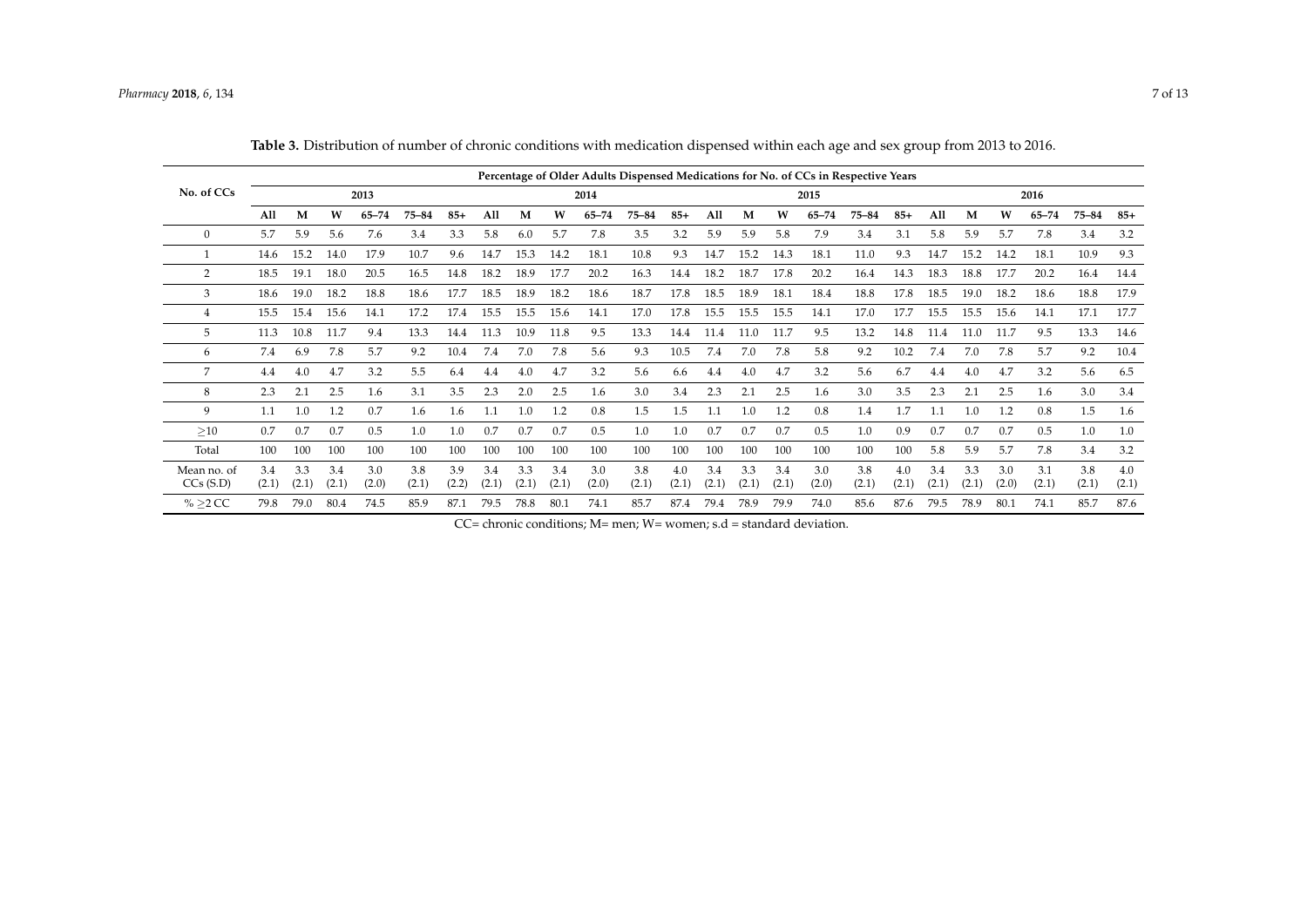| Ranking* | CC Dyad                                   |              | Prevalence (%) |           | $p$ -Value <sup>+</sup> |  |
|----------|-------------------------------------------|--------------|----------------|-----------|-------------------------|--|
|          |                                           | Expected (E) | Observed (O)   | O/E Ratio |                         |  |
| 1.       | Dyslipidaemia + hypertension              | 29.8         | 36.0           | 1.21      | < 0.001                 |  |
| 2.       | Gastric acid disorder + hypertension      | 24.7         | 27.1           | 1.10      | < 0.001                 |  |
| 3.       | Dyslipidaemia + gastric acid disorder     | 20.8         | 23.9           | 1.15      | < 0.001                 |  |
| 4.       | Pain + hypertension                       | 15.9         | 16.7           | 1.05      | < 0.001                 |  |
| 5.       | Gastric acid disorder + pain              | 11.0         | 14.8           | 1.35      | < 0.001                 |  |
| 6.       | Dyslipidaemia + pain                      | 13.3         | 13.8           | 1.04      | < 0.001                 |  |
| 7.       | Depression + hypertension                 | 12.9         | 13.5           | 1.05      | < 0.001                 |  |
| 8.       | Diabetes + dyslipidaemia                  | 8.2          | 12.8           | 1.56      | < 0.001                 |  |
| 9.       | Diabetes + hypertension                   | 9.7          | 12.5           | 1.29      | < 0.001                 |  |
| 10.      | Depression + gastric acid disorder        | 9.0          | 12.4           | 1.38      | < 0.001                 |  |
| 11.      | Depression + dyslipidaemia                | 10.9         | 11.9           | 1.09      | < 0.001                 |  |
| 12.      | Inflammatory disorder + hypertension      | 12.0         | 11.5           | 0.96      | < 0.001                 |  |
| 13.      | Dyslipidaemia + Inflammation/pain         | 10.1         | 9.9            | 0.98      | 0.0059                  |  |
| 14.      | Gastric acid disorder + inflammation/pain | 8.3          | 9.9            | 1.19      | < 0.001                 |  |
| 15.      | Depression + pain                         | 5.8          | 8.9            | 1.53      | < 0.001                 |  |

**Table 4.** Observed and expected rate of medication dispensation for CC dyads among older Australians (July–December 2016).

<span id="page-7-0"></span>\* Results by order of observed frequency; † *p*-values between the observed and expected prevalence were obtained using a two-sample test of proportion.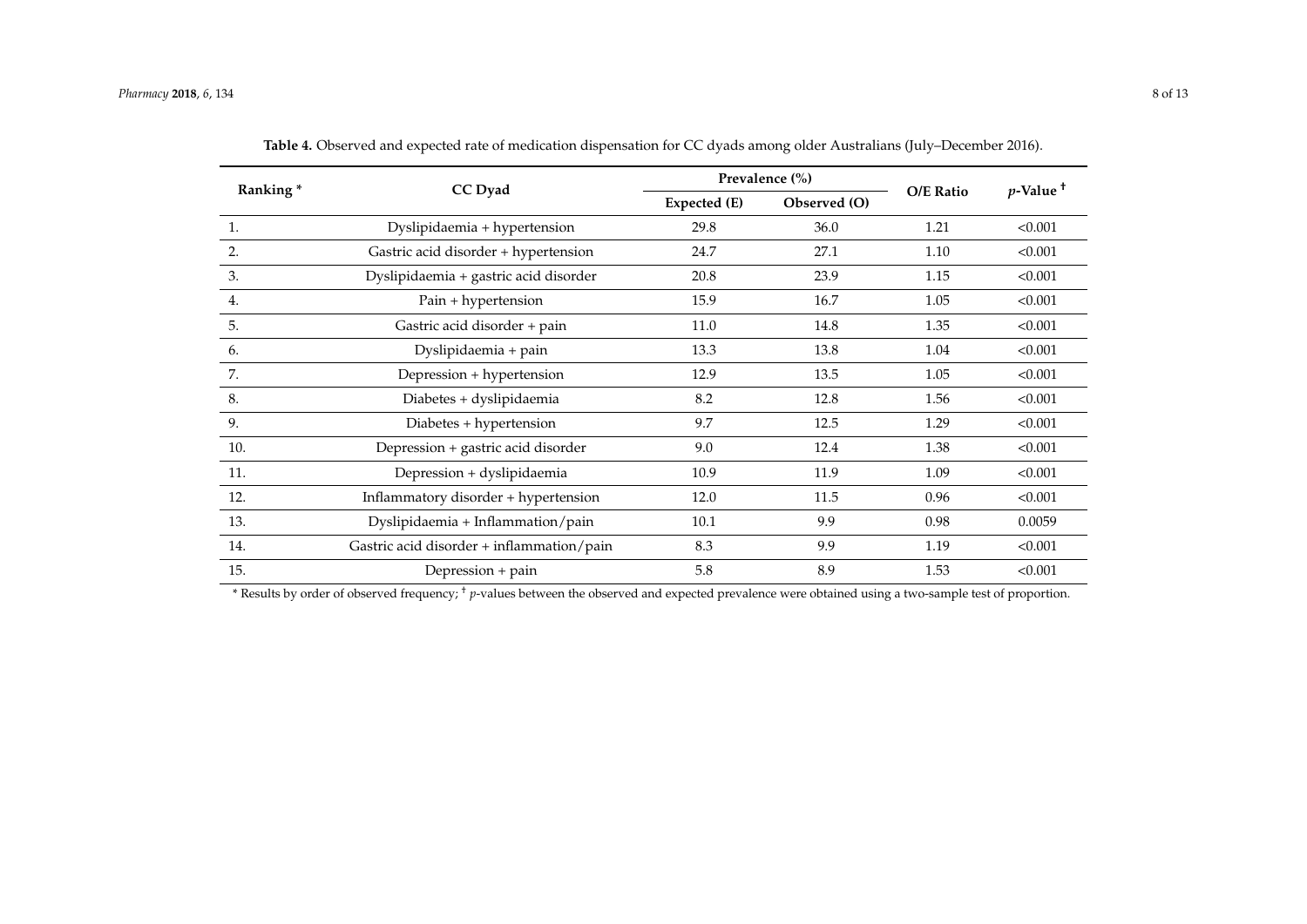| Ranking* |                                             |              | Prevalence (%) |           | $p$ -Value <sup>+</sup> |  |
|----------|---------------------------------------------|--------------|----------------|-----------|-------------------------|--|
|          | <b>CC</b> Triad                             | Expected (E) | Observed (O)   | O/E Ratio |                         |  |
| 1.       | Dyslipidaemia + GORD + hypertension         | 12.7         | 18.7           | 1.47      | < 0.001                 |  |
| 2.       | Diabetes + dyslipidaemia + hypertension     | 5.2          | 10.8           | 2.08      | < 0.001                 |  |
| 3.       | Dyslipidaemia + pain + hypertension         | 6.5          | 10.8           | 1.66      | < 0.001                 |  |
| 4.       | GORD + pain + hypertension                  | 5.0          | 10.6           | 2.12      | < 0.001                 |  |
| 5.       | Dyslipidaemia + GORD + pain                 | 3.8          | 9.1            | 2.39      | < 0.001                 |  |
| 6.       | Depression + dyslipidaemia + hypertension   | 6.6          | 9.0            | 1.36      | < 0.001                 |  |
| 7.       | Depression + GORD + hypertension            | 5.2          | 8.7            | 1.67      | < 0.001                 |  |
| 8.       | Depression + dyslipidaemia + GORD           | 3.9          | 7.8            | 2.00      | < 0.001                 |  |
| 9.       | Dyslipidaemia + inflammation + hypertension | 4.9          | 7.3            | 1.49      | < 0.001                 |  |
| 10.      | Diabetes + dyslipidaemia + GORD             | 3.1          | 6.7            | 2.16      | < 0.001                 |  |
| 11.      | $GORD + inflammation + hypertension$        | 3.8          | 6.6            | 1.74      | < 0.001                 |  |
| 12.      | Diabetes + GORD + hypertension              | 4.1          | 6.5            | 1.59      | < 0.001                 |  |
| 13.      | Depression + GORD + pain                    | 1.6          | 6.3            | 3.94      | < 0.001                 |  |
| 14.      | Depression + pain + hypertension            | 2.6          | 6.1            | 2.35      | < 0.001                 |  |
| 15.      | Dyslipidaemia + $GORD$ + inflammation/pain  | 2.9          | 5.9            | 2.03      | < 0.001                 |  |

**Table 5.** Observed and expected rate of medication dispensation for CC triads among older Australians (July–December 2016).

<span id="page-8-0"></span>\* Results by order of observed frequency; GORD = gastroesophageal reflux disease; † *p*-values between the observed and expected prevalence were obtained using a two-sample test of proportion.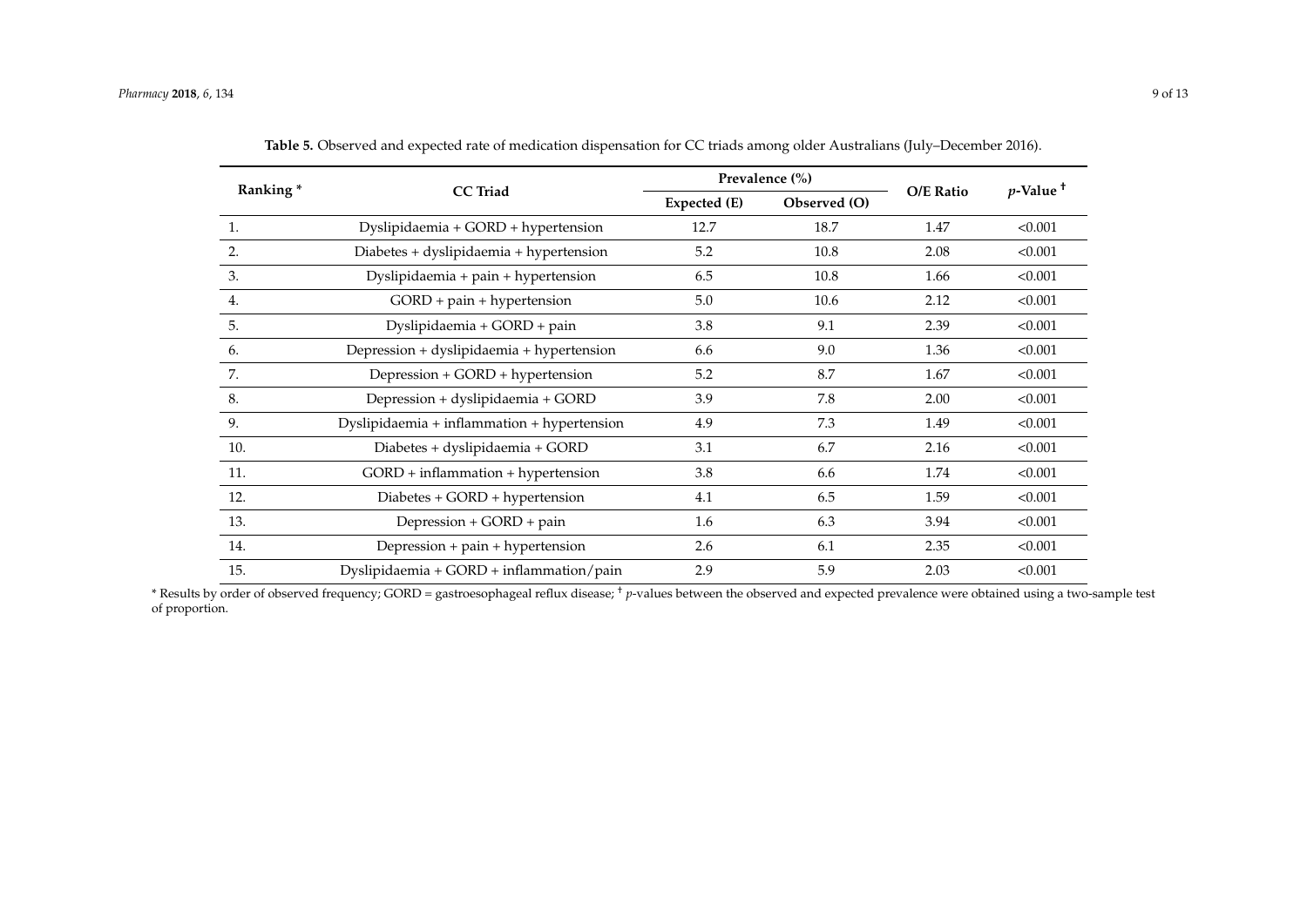## **4. Discussion**

We investigated the occurrence of medication dispensation for one or more of 22 CCs among older Australians over the period 2013–2016 using a nationally representative medication claims dataset. We found that 79% of older adults were dispensed medications for  $\geq 2$  CCs, and this remained stable over the four-year period.

Our results highlight that over three-quarters of older adults may have multimorbidity. This rate is higher than those reported in recent National Health Surveys [\[32\]](#page-12-8), as well as the prevalence noted in prior cross-sectional studies [\[21,](#page-11-16)[33\]](#page-12-9). In these studies, which relied on self-reported data, 60–65% of older adults self-reported having 2 or more CCs. However, respondents may be more likely to report only symptomatic illness, and older age has been demonstrated to be associated with a decreased accuracy of self-reported health status, regardless of cognitive status [\[2\]](#page-10-1). Additionally, some of the self-reported studies included fewer CCs (for example, considering all cardiovascular diseases together), and multimorbidity prevalence has been demonstrated to be sensitive to the number of CCs included in the assessment [\[29\]](#page-12-5). Overall, our study results concur with those of earlier studies, providing evidence that multimorbidity is a significant issue among older Australians [\[21](#page-11-16)[,34\]](#page-12-10).

We found that the dispensation of medications for certain CC pairs (e.g. dyslipidaemia + hypertension) occurred more frequently than the rate of medication dispensation for individual CCs such as glaucoma, gout and epilepsy. Also, we noted that among persons with a dispensed medication for one of the studied CCs, more than 3 in 4 had medications dispensed for at least two of the other 22 CCs. This high proportion of individuals with medication dispensed for concurrent CCs reiterates the need to refocus the design of health services, which tend to be single-disease focused, as well as in guideline development [\[35,](#page-12-11)[36\]](#page-12-12).

For the majority of CC dyads and all triads, the rate of medication dispensation exceeded that expected by chance. This finding supports previous research which has demonstrated that certain CCs such as hypertension and depression are frequently clustered [\[37\]](#page-12-13). Another possible explanation for the higher observation of the dispensation of medications for CC dyads and triads may be that once an individual has been diagnosed with a first or second CC, frequent engagement with clinicians for management and monitoring may provide further opportunity for the diagnosis of other CCs [\[35\]](#page-12-11).

The high proportion of older adults dispensed medications for multiple CCs imposes a significant financial burden on the Australian health care system. The total healthcare expenditure in Australia nearly doubled from AUD \$59.1 billion in 2005–2006 to AUD \$114.6 billion in 2015–2016 [\[38\]](#page-12-14). The older population have been significant contributors to the rising health expenditure due to the higher burden of CCs. For example, in 2008–2009, health expenditure in adult Australians aged 85+ was almost 20 times higher compared to that for persons aged 5–14 years [\[39\]](#page-12-15). The overall financial impact of multimorbidity on the Australian healthcare system and economy has not been thoroughly quantified. However, previous research found that older Australians with multimorbidity spend around 2.5–5.7 times as much on their health than those with no diagnosed CC; each additional CC also increased the likelihood of a person facing severe financial burden due to healthcare costs by 46% [\[33\]](#page-12-9).

It has been argued that government commitment and funding for disease prevention is insufficient [\[40\]](#page-12-16). In particular, more attention on primary prevention (in particular, focusing on eliminating known risk factors, e.g., poor dietary practices in the case of diabetes) in the older cohort to delay the onset of CCs and increase disability-free survival, may ultimately reduce the cost burden on the Australian healthcare system. Such efforts must, however, look beyond individual CCs and be directed towards reducing overall multimorbidity and improving quality of life [\[41\]](#page-12-17).

Our study has some strengths. We utilised a large, nationally representative medication claim data set to describe the patterns of medication dispensation for CCs among older Australians. Use of claims-based data has the advantage of deriving results that reflect the burden of disease among those actively utilising health services or those who may have frequent need for such services [\[29,](#page-12-5)[42\]](#page-12-18). CCs were also identified using the Rx-Risk-V tool, which has been widely used and validated in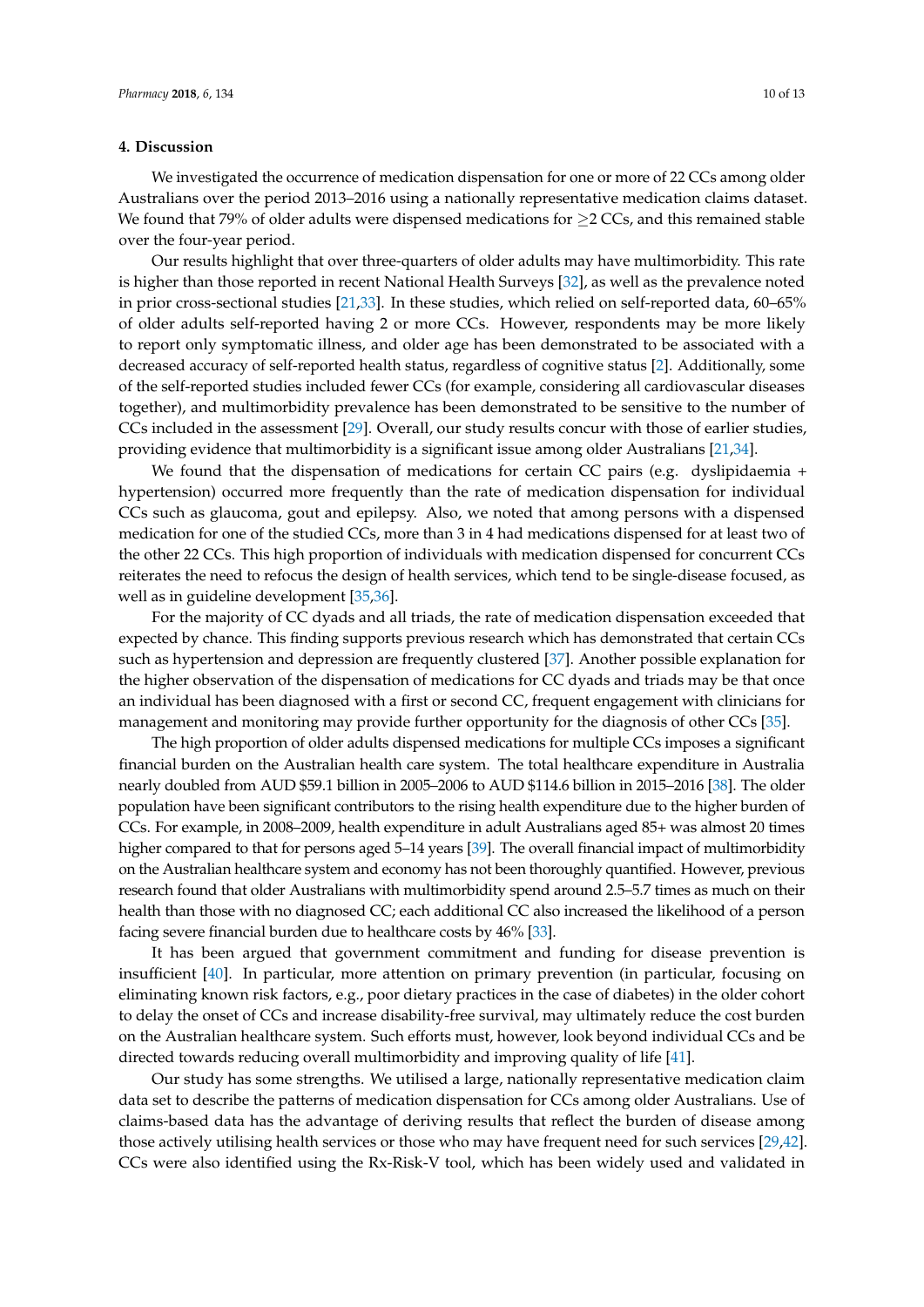Australia and other countries [\[17,](#page-11-13)[18](#page-11-19)[,27\]](#page-12-3). The use of claims-based data allowed the inclusion of a large sample of older adults that is unlikely to be achieved via direct patient interviews.

The main limitation of our study was that CCs were identified solely on the basis of medication records. While this has the advantage of identifying persons who may have reached a threshold of impairment or risk requiring therapy, we may have missed persons who are otherwise not on medications for specific CCs. Also, for some CCs, prescribing coverage of drug therapy is low and thus a prevalence based on medication use rate may not be reflective of the actual disease burden. An example is the use of anticholinesterase agents for dementia. In our analysis, less than 2% of older Australians were dispensed dementia medication, although the prevalence of dementia among Australians aged 65 years and over has been reported to be around 10% [\[43\]](#page-12-19). In a similar US study, the prevalence of dementia was estimated to be <1% using claims-based data compared to about 5% when prevalence was estimated from other data sources [\[44\]](#page-12-20). Moreover, our analyses are based on only older adults who were dispensed PBS medication. This is likely to lead to a slight over-estimation of multimorbidity, as persons not dispensed medications are likely to have been excluded. We posit, however, that for the population under-consideration, this may be of a minimal impact. Finally, our analyses did not consider individual CC severity or associated healthcare utilisation.

## **5. Conclusions**

The dispensation of medications for multiple CCs is highly prevalent among older Australians, although the rate remained stable during the period 2013–2016. The proportion of older adults dispensed medications for certain CC combinations are more prevalent than certain individual conditions that attract a lot of attention. Increased preventive measures are required to reduce the onset of CCs and multimorbidity and avert/decrease the significant health and economic burden. Further research aimed at also assessing the causal mechanisms of multimorbidity may help to design cost-effective interventions.

**Supplementary Materials:** The following are available online at [http://www.mdpi.com/2226-4787/6/4/134/s1,](http://www.mdpi.com/2226-4787/6/4/134/s1) Table S1: RxRisk-V categories, Table S2: Results of poisson regression models examining the likelihood of an older adult being dispensed medication for individual chronic conditions for 2014–2016 compared to 2013\*.

**Author Contributions:** Conceptualization, R.O.-A. and D.L.; Methodology, R.O.-A. and D.L. Validation, R.O.-A. and D.L.; Formal analysis, R.O.-A.; Investigation, R.O.-A.; Resources, D.L.; Data Curation; R.O.-A., J.I. and D.L.; Writing-Original Draft Preparation, R.O.-A.; Writing-Review & Editing, D.L., J.I., E.Z., S.Z., A.J.C.; Visualization, R.O.-A.; Supervision, D.L.; Project Administration, R.O.-A.; Funding; N/A

**Funding:** R.O.-A. is supported by a Monash Graduate Scholarship and Monash International Postgraduate Research Scholarship for his doctoral studies. J.I. is funded by a National Health and Medical Research Council Early Career Fellowship. S.Z. is funded by a National Health and Medical Research Council Senior Research Fellowship. No other funding has been received to undertake this work.

**Acknowledgments:** The study authors are grateful to the Australian government for supplying the PBS data. The authors also thank Samanta Lalic for providing the Rx-Risk-V mapping codes.

**Conflicts of Interest:** S.Z. reports past participation in advisory boards or institutional contract work outside the submitted work for AstraZeneca, Eli Lilly Australia, Sanofi, MSD Australia, Servier Laboratories and Novo Nordisk. D.L. reports past participation in advisory boards and/or receiving honoraria from Abbvie, Astellas, AstraZeneca, Bristol-Myers Squibb, Novartis, Pfizer, Sanofi and Shire for work unrelated to this study.

#### **References**

- <span id="page-10-0"></span>1. Ofori-Asenso, R.; Zomer, E.; Curtis, A.; Zoungas, S.; Gambhir, M. Measures of Population Ageing in Australia from 1950 to 2050. *J. Popul. Ageing* **2017**, *11*, 1–19. [\[CrossRef\]](http://dx.doi.org/10.1007/s12062-017-9203-5)
- <span id="page-10-1"></span>2. Marengoni, A.; Angleman, S.; Melis, R.; Mangialasche, F.; Karp, A.; Garmen, A.; Meinow, B.; Fratiglioni, L. Aging with multimorbidity: A systematic review of the literature. *Ageing Res. Rev.* **2011**, *10*, 430–439. [\[CrossRef\]](http://dx.doi.org/10.1016/j.arr.2011.03.003) [\[PubMed\]](http://www.ncbi.nlm.nih.gov/pubmed/21402176)
- <span id="page-10-2"></span>3. Ofori-Asenso, R.; Chin, K.L.; Curtis, A.J.; Zomer, E.; Zoungas, S.; Liew, D. Recent Patterns of Multimorbidity Among Older Adults in High-Income Countries. *Popul. Health Manag.* **2018**. [\[CrossRef\]](http://dx.doi.org/10.1089/pop.2018.0069) [\[PubMed\]](http://www.ncbi.nlm.nih.gov/pubmed/30096023)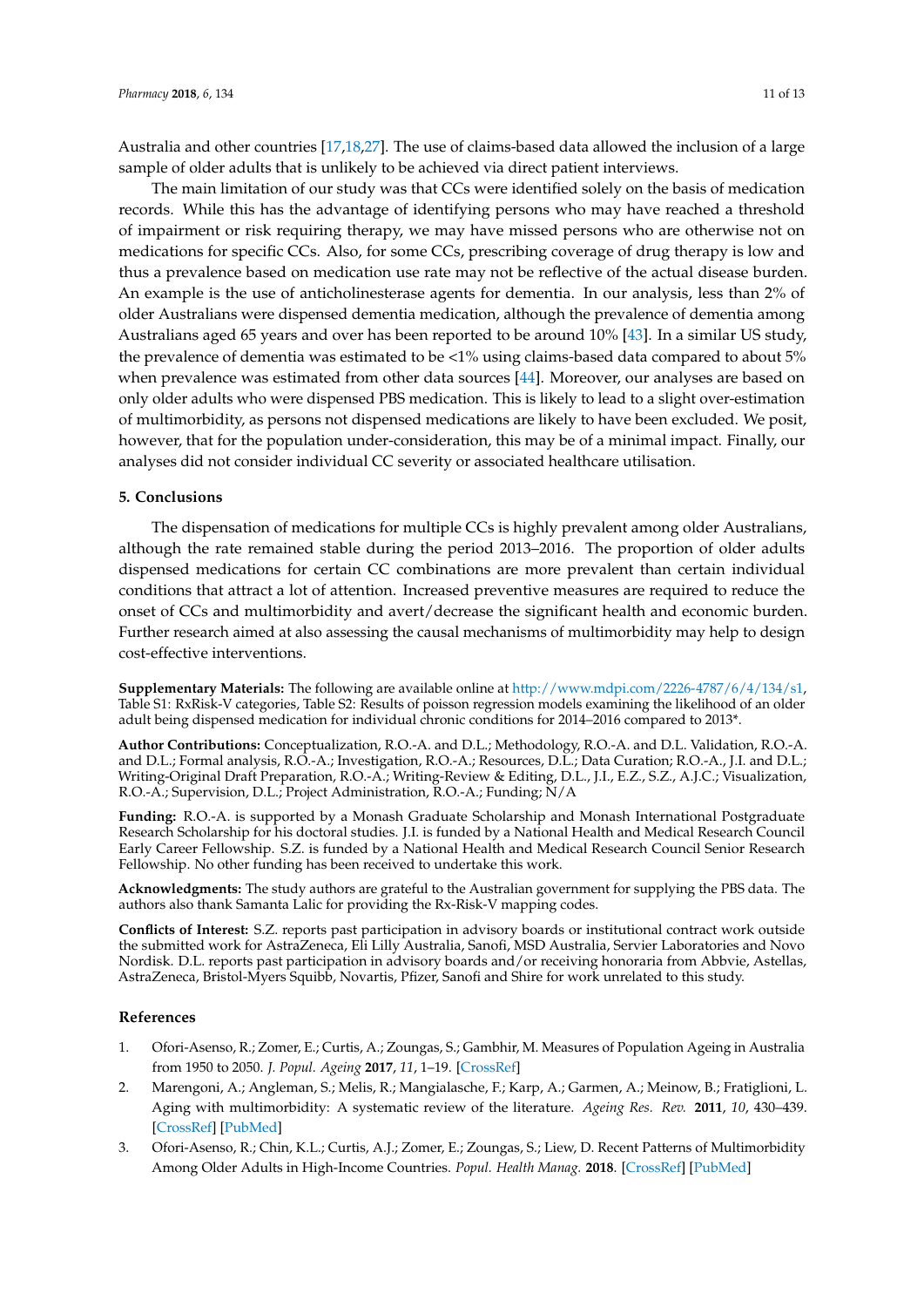- <span id="page-11-0"></span>4. Australian Bureau of Statistics. 4364.0.55.001-National Health Survey: First Results, 2014-15. 2015. Available online: <http://www.abs.gov.au/ausstats/abs@.nsf/mf/4364.0.55.001> (accessed on 5 March 2018).
- <span id="page-11-1"></span>5. Australian Bureau of Statistics. 4364.0.55.001-Australian Health Survey: First Results, 2011-12. Available online: <http://www.abs.gov.au/ausstats/abs@.nsf/Lookup/4364.0.55.001main+features12011-12> (accessed on 5 March 2018).
- <span id="page-11-2"></span>6. Kroll, M.; Phalkey, R.K.; Kraas, F. Challenges to the surveillance of non-communicable diseases—A review of selected approaches. *BMC Public Health* **2015**, *15*, 1243. [\[CrossRef\]](http://dx.doi.org/10.1186/s12889-015-2570-z) [\[PubMed\]](http://www.ncbi.nlm.nih.gov/pubmed/26672992)
- <span id="page-11-3"></span>7. Australian Commission on Safety and Quality in Health Care. *Framework for Australian Clinical Quality Registries*; Australian Commission on Safety and Quality in Health Care: Sydney, Australian, 2014.
- <span id="page-11-4"></span>8. Smeets, H.M.; de Wit, N.J.; Hoes, A.W. Routine health insurance data for scientific research: Potential and limitations of the Agis Health Database. *J. Clin. Epidemiol.* **2011**, *64*, 424–430. [\[CrossRef\]](http://dx.doi.org/10.1016/j.jclinepi.2010.04.023) [\[PubMed\]](http://www.ncbi.nlm.nih.gov/pubmed/20800994)
- <span id="page-11-5"></span>9. Maio, V.; Yuen, E.; Rabinowitz, C.; Louis, D.; Jimbo, M.; Donatini, A.; Mall, S.; Taroni, F. Using pharmacy data to identify those with chronic conditions in Emilia Romagna, Italy. *J. Health Serv. Res. Policy* **2005**, *10*, 232–238. [\[CrossRef\]](http://dx.doi.org/10.1258/135581905774414259)
- <span id="page-11-6"></span>10. Huber, C.A.; Szucs, T.D.; Rapold, R.; Reich, O. Identifying patients with chronic conditions using pharmacy data in Switzerland: An updated mapping approach to the classification of medications. *BMC Public Health* **2013**, *13*, 1030. [\[CrossRef\]](http://dx.doi.org/10.1186/1471-2458-13-1030)
- <span id="page-11-7"></span>11. Zellweger, U.; Bopp, M.; Holzer, B.M.; Djalali, S.; Kaplan, V. Prevalence of chronic medical conditions in Switzerland: Exploring estimates validity by comparing complementary data sources. *BMC Public Health* **2014**, *14*, 1157. [\[CrossRef\]](http://dx.doi.org/10.1186/1471-2458-14-1157)
- <span id="page-11-8"></span>12. Chini, F.; Pezzotti, P.; Orzella, L.; Borgia, P.; Guasticchi, G. Can we use the pharmacy data to estimate the prevalence of chronic conditions? A comparison of multiple data sources. *BMC Public Health* **2011**, *11*, 688. [\[CrossRef\]](http://dx.doi.org/10.1186/1471-2458-11-688)
- <span id="page-11-9"></span>13. Gini, R.; Francesconi, P.; Mazzaglia, G.; Cricelli, I.; Pasqua, A.; Gallina, P.; Brugaletta, S.; Donato, D.; Donatini, A.; Marini, A.; et al. Chronic disease prevalence from Italian administrative databases in the VALORE project: A validation through comparison of population estimates with general practice databases and national survey. *BMC Public Health* **2013**, *13*, 15. [\[CrossRef\]](http://dx.doi.org/10.1186/1471-2458-13-15)
- <span id="page-11-10"></span>14. Naughton, C.; Bennett, K.; Feely, J. Prevalence of chronic disease in the elderly based on a national pharmacy claims database. *Age Ageing* **2006**, *35*, 633–636. [\[CrossRef\]](http://dx.doi.org/10.1093/ageing/afl106) [\[PubMed\]](http://www.ncbi.nlm.nih.gov/pubmed/17047009)
- <span id="page-11-11"></span>15. Cossman, R.E.; Cossman, J.S.; James, W.L.; Blanchard, T.; Thomas, R.K.; Pol, L.G.; Cosby, A.G.; Mirvis, D.M. Evaluating heart disease presciptions-filled as a proxy for heart disease prevalence rates. *J. Health Hum. Serv. Adm.* **2008**, *30*, 503–528. [\[PubMed\]](http://www.ncbi.nlm.nih.gov/pubmed/18236701)
- <span id="page-11-12"></span>16. Cossman, R.E.; Cossman, J.S.; James, W.L.; Blanchard, T.; Thomas, R.; Pol, L.G.; Cosby, A.G. Correlating pharmaceutical data with a national health survey as a proxy for estimating rural population health. *Popul. Health Met.* **2010**, *8*, 25. [\[CrossRef\]](http://dx.doi.org/10.1186/1478-7954-8-25) [\[PubMed\]](http://www.ncbi.nlm.nih.gov/pubmed/20840767)
- <span id="page-11-13"></span>17. Caughey, G.E.; Roughead, E.E.; Shakib, S.; McDermott, R.A.; Vitry, A.I.; Gilbert, A.L. Comorbidity of chronic disease and potential treatment conflicts in older people dispensed antidepressants. *Age Ageing* **2010**, *39*, 488–494. [\[CrossRef\]](http://dx.doi.org/10.1093/ageing/afq055) [\[PubMed\]](http://www.ncbi.nlm.nih.gov/pubmed/20511245)
- <span id="page-11-19"></span>18. Caughey, G.E.; Roughead, E.E.; Vitry, A.I.; McDermott, R.A.; Shakib, S.; Gilbert, A.L. Comorbidity in the elderly with diabetes: Identification of areas of potential treatment conflicts. *Diabetes Res. Clin. Pract.* **2010**, *87*, 385–393. [\[CrossRef\]](http://dx.doi.org/10.1016/j.diabres.2009.10.019) [\[PubMed\]](http://www.ncbi.nlm.nih.gov/pubmed/19923032)
- <span id="page-11-14"></span>19. Vitry, A.; Wong, S.A.; Roughead, E.E.; Ramsay, E.; Barratt, J. Validity of medication-based co-morbidity indices in the Australian elderly population. *Aust. N. Z. J. Public Health* **2009**, *33*, 126–130. [\[CrossRef\]](http://dx.doi.org/10.1111/j.1753-6405.2009.00357.x) [\[PubMed\]](http://www.ncbi.nlm.nih.gov/pubmed/19413854)
- <span id="page-11-15"></span>20. van Oostrom, S.H.; Picavet, H.S.J.; van Gelder, B.M.; Lemmens, L.C.; Hoeymans, N.; van Dijk, C.E.; Verheij, R.A.; Schellevis, F.G.; Baan, C.A. Multimorbidity and comorbidity in the Dutch population-data from general practices. *BMC Public Health* **2012**, *12*, 715. [\[CrossRef\]](http://dx.doi.org/10.1186/1471-2458-12-715)
- <span id="page-11-16"></span>21. Islam, M.M.; Valderas, J.M.; Yen, L.; Dawda, P.; Jowsey, T.; McRae, I.S. Multimorbidity and Comorbidity of Chronic Diseases among the Senior Australians: Prevalence and Patterns. *PLoS ONE* **2014**, *9*, e83783. [\[CrossRef\]](http://dx.doi.org/10.1371/journal.pone.0083783)
- <span id="page-11-17"></span>22. Mellish, L.; Karanges, E.A.; Litchfield, M.J.; Schaffer, A.L.; Blanch, B.; Daniels, B.J.; Segrave, A.; Pearson, S.A. The Australian Pharmaceutical Benefits Scheme data collection: A practical guide for researchers. *BMC Res. Notes* **2015**, *8*, 634. [\[CrossRef\]](http://dx.doi.org/10.1186/s13104-015-1616-8)
- <span id="page-11-18"></span>23. Willcox, S. *Chronic Diseases in Australia: The Case for Changing Course*; Australian Health Policy Collaboration Issues paper No. 2014-02; Australian Health Policy Collaboration: Melbourne, Australian, 2014.